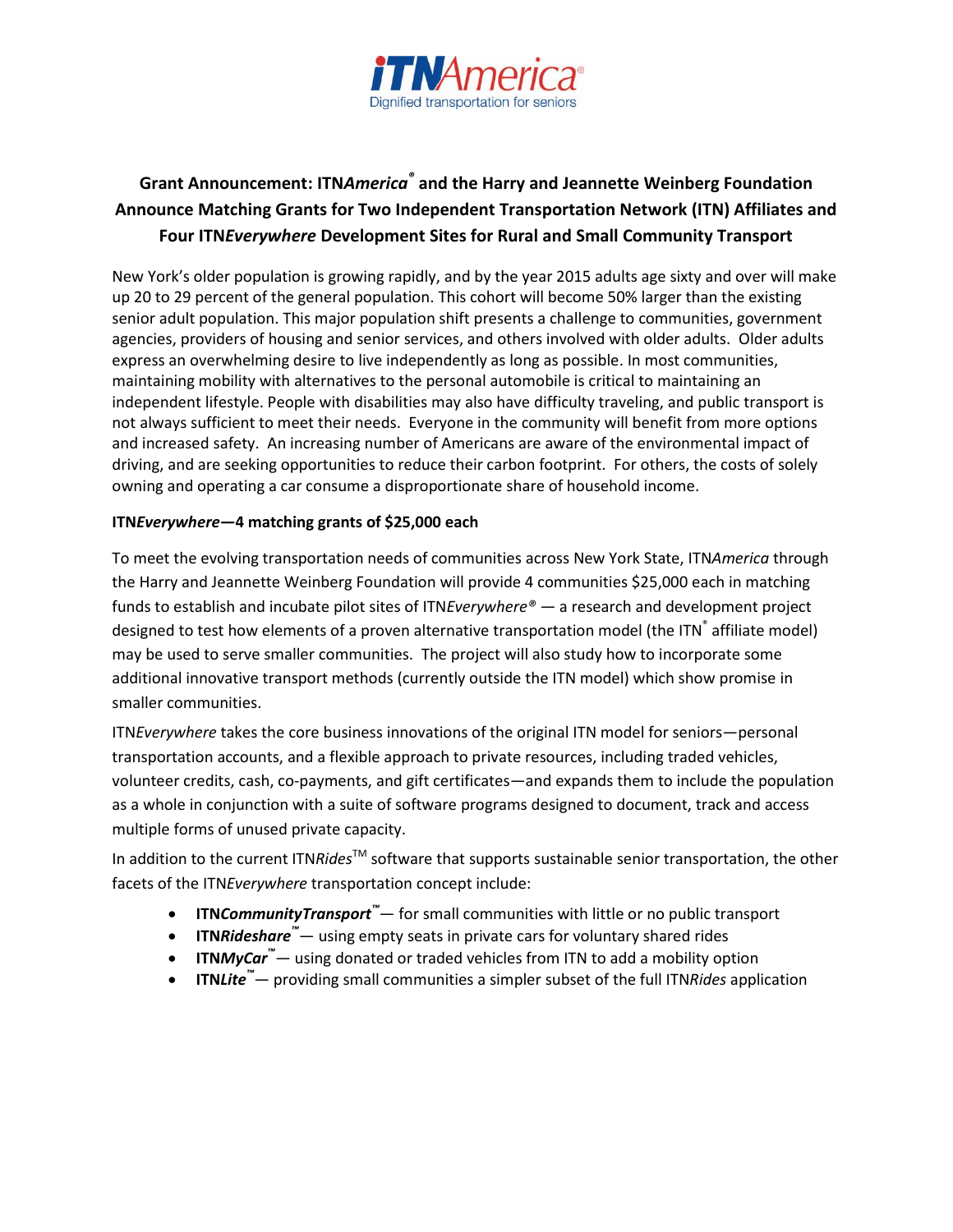

## **Proposed Collaboration**

ITN*Everywhere* will be developed through an iterative process that meaningfully engages potential endusers from each test community and other pilot locations around the country to ensure the end results meet the core needs of communities sustainably. Collaborating with local participants, ITN*America* will identify gaps in transportation systems and test innovative solutions for filling them.

In addition to helping shape this breakthrough work, each Community Group will benefit from its participation by receiving an assessment of their community's current transportation landscape (supply) and their residents' unmet transportation needs (demand). As a charter Community Group, each pilot group will receive priority for participation in the implementation phase, as well as the opportunity to join in any matching grant programs.

New York communities will benefit from participating in the research and development phase by receiving:

- An analysis of the current landscape of transportation resources, including estimates of ridership, price points, and profiles of user types;
- A summary of the market research conducted in the community;
- An assessment of unmet transportation needs raised during the market research process, segmented by distinct end-user groups; and
- An estimate of potential benefits from improved mobility via the new model.

While ITN*America* and its team will be responsible for conducting the research, they will rely on local assistance and expertise in helping to identify the most promising strategies to engage the community in this process.

This assistance will take the form of:

- Forming a Steering Committee;
- Selecting a sponsoring agency;
- Providing a meeting facility with broadband internet access where project testing and meetings can occur;
- Identifying a local project manager to coordinate with ITN*America;*
- Funding the initiative in the amount of \$25,000 in 4 payments of \$6,250